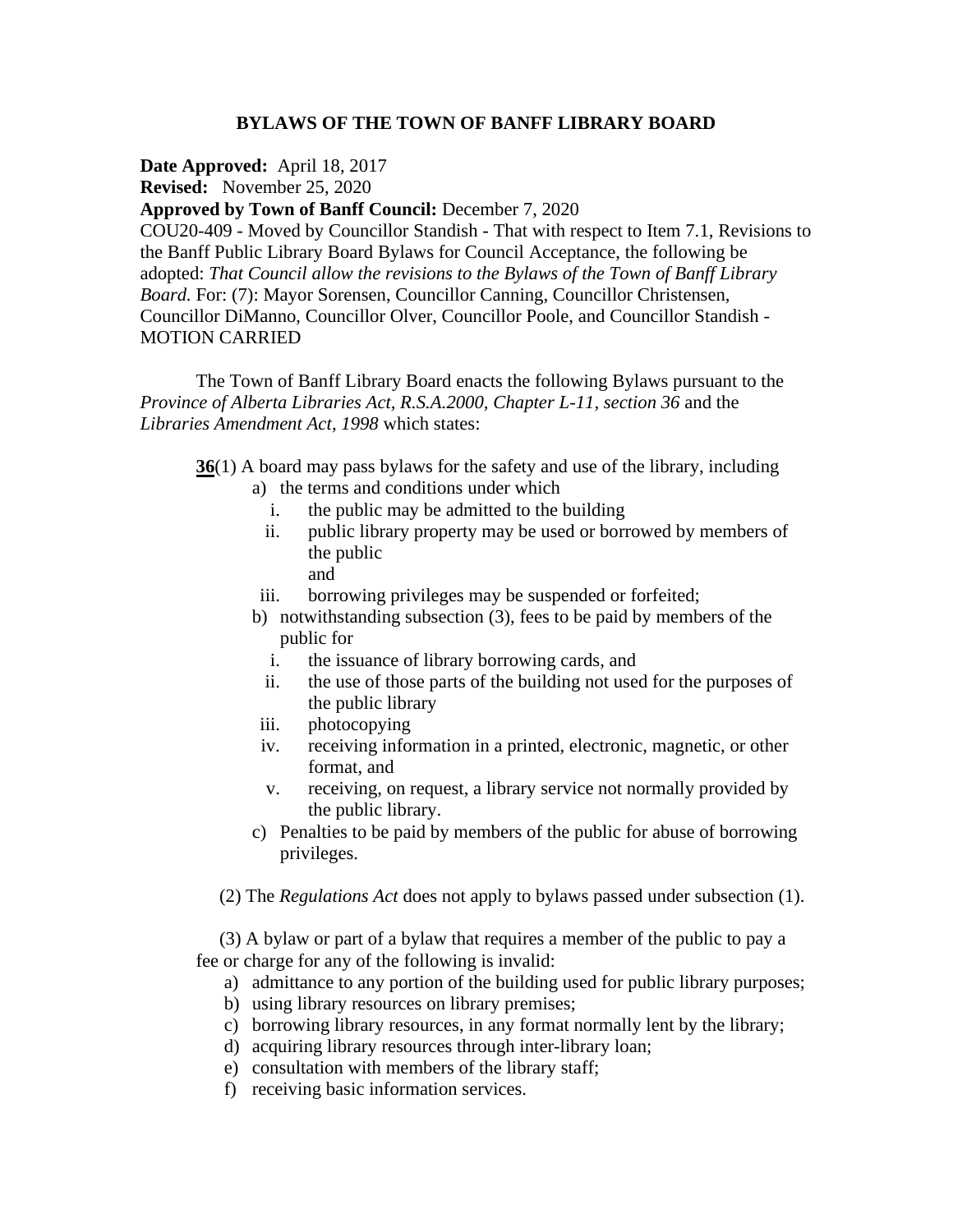### 1. **Definitions in these Bylaws shall mean:**

- 1.1. **Applicant:** in the case of 8.0 below, a person who makes a request for access to a record under 8(1) of the *Freedom of Information and Protection Act;* elsewhere in the Bylaws means a person applying for a library card.
- 1.2. **Board:** the Town of Banff Library Board.
- 1.3. **Cardholder:** the registered user of a current library card.
- 1.4. **Cardholder Categories** shall include the following:
	- 1.4.1. Adult: any person 18 years and older.
	- 1.4.2. Young adult: any person 13 through 17 years of age.
	- 1.4.3. Child: any person up to and including 12 years of age.
	- 1.4.4. Senior: any person 65 years of age or older.

1.4.5. TAL Card borrower: a cardholder from outside the Marigold Library System with a current TAL card.

1.5. **Good Standing:** a cardholder with no outstanding overdue items or charges. 1.6. **Library Director:** the person charged by the Board with operation of the Banff Public Library.

1.7. **Library:** the Banff Public Library.

1.8. **Library resources:** any resources, regardless of format, that are held in the Banff Public Library's collection, or borrowed by the Banff Public Library, and includes books, periodicals, audio recordings, video recordings, projected media, paintings, drawings, photographs, micromaterials, toys and games, kits, and electronic databases, etc.

1.9. **Loan Period:** the period of time, as set out in schedule B, which a cardholder may borrow library resources and includes any renewal of an original loan period. 1.10. **Non-resident:** any person who has a residence outside the Town of Banff, does not pay Town of Banff property or business taxes, and is not a resident of any member municipality of the Marigold Library System.

1.11. **Resident:** any person who resides within the Town of Banff or any division of the Improvement District 9 which is a member of Marigold Library System and/or pays Town of Banff property or business taxes.

1.12. **TAL card:** the Alberta Library card allows a cardholder to borrow materials from any library participating in the Alberta Library Card program.

## **2. Interpreting the Bylaws**

 2.1. The Board is a corporation as defined by the *Interpretation Act, R.S.A.2000 Chapter I-8.*

2.2. The Board may, from time to time, change the specifics set out in the accompanying Schedules.

### 3**. Admittance to/Conduct in the Building**

 3.1. The building is to be open free of charge to the public for library purposes at the hours posted.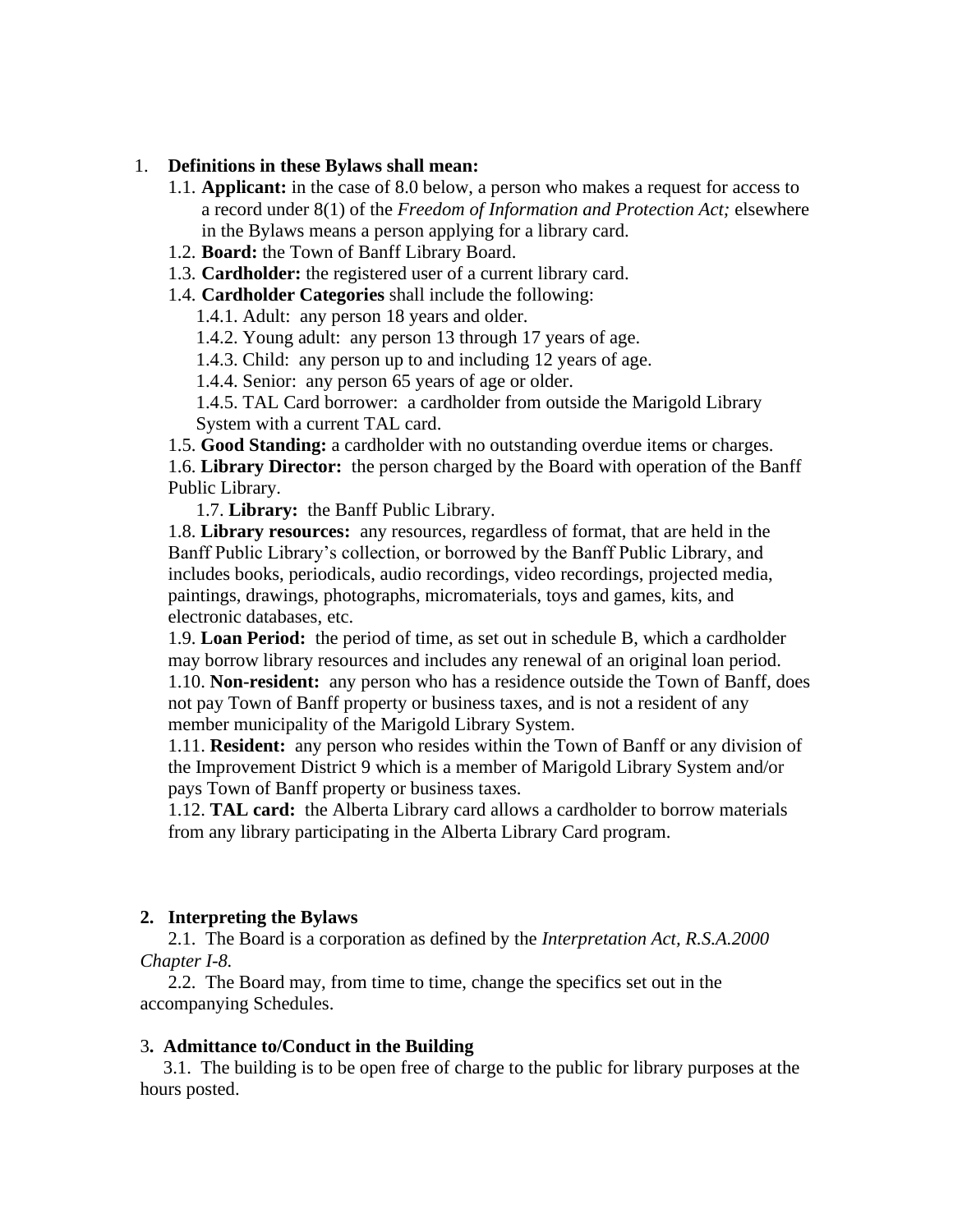3.2. No person using the library building shall:

 3.2.1. Create any unnecessary disturbance for other library users and/or contravene Library Board Policy.

 3.2.2. Take away any library item from the building unless the item has been properly checked out in agreement with the procedures established for the circulation of library items.

 3.2.3. Go into or stay in the building except during those time periods chosen for public use.

 3.2.4. Solicit other library users and staff for personal, commercial, religious, or political reasons.

3.3. Except with the permission of the Library Director, no person shall:

3.3.1. Bring any animal, other than an aid dog, into the building.

 3.3.2. Bring a wheeled vehicle or conveyance, other than a wheelchair or walker, baby carriage or stroller, into the building.

 3.4. Persons who do not act in accordance with 3.2 and 3.3 shall be asked to put an end to their actions. If the action continues or the seriousness of the action justifies it, library staff will direct the person to leave the building and/or library staff may ask for outside assistance.

 3.5. All persons using the library shall comply with applicable public health regulations.

 3.6. No member of the public is to be left in the library building for any purpose without a staff person or member of the Board present at all times. Town of Banff staff and cleaning staff have access to the building in relation to building concerns.

Emergency Services and First Responders may have access to the building under special circumstances.

## **4. Procedures for Acquiring a Library Card**

 4.1. Any resident or non-resident is eligible to apply for a library card. A library card is issued upon:

4.1.1. Completion of an official Banff Public Library card application form.

 4.1.2. Presentation of one piece of photo identification bearing the applicant's permanent address if a young adult or an adult is applying for a card. If a child is applying for a card, a parent or legal guardian must present photo identification bearing his/her permanent address. If government ID does not have the applicant's Banff address, alternative proof of residence may be accepted.

 4.1.3 As long as other community libraries and Banff Public Library have a reciprocal agreement, members of those libraries may obtain a Banff Public Library card.

4.l.4. Presentation of photo identification in the case of a TAL cardholder.

4.2. Applicants will receive a library card which:

 4.2.1. is valid from the date of issue to the date of expiry, unless revoked by the Library Director under 7.3.

4.2.2. Remains the property of the Banff Public Library.

 4.2.3. Is not valid unless the application form is signed by the cardholder. The application form may be signed by the cardholder's parent/legal guardian in the case of a Child or under special circumstances.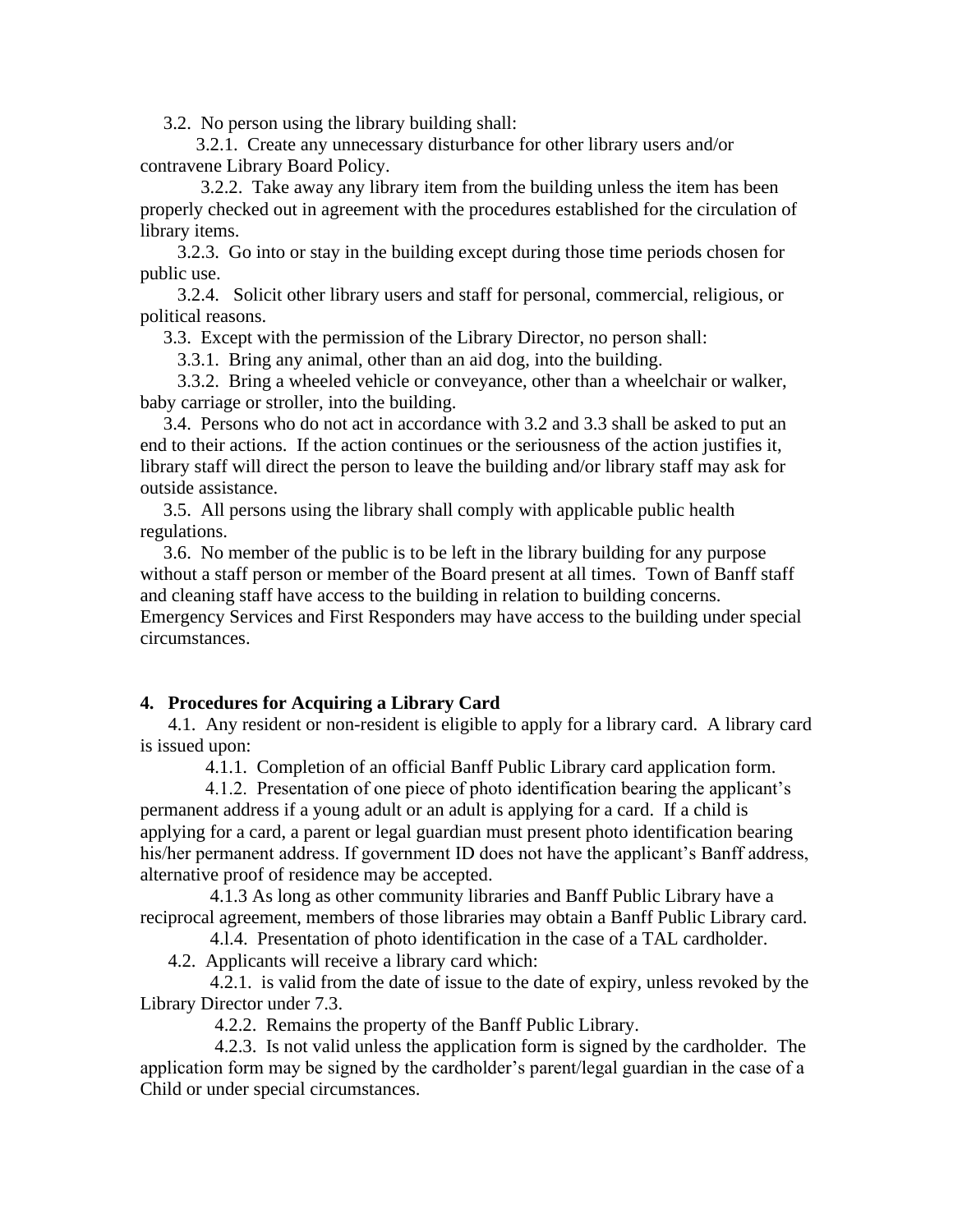4.3. Applicants may receive a TAL card:

4.3.1. If the applicant is a resident cardholder in good standing.

### **5. Responsibilities of a Cardholder**

 5.1. The cardholder named on a library card will be the only person that may use the card. The cardholder may designate alternate people to access his/her library records.

 5.2. Loss or theft of a current library card must be reported immediately to the Library. Cardholders are responsible for all library resources borrowed and all charges attributable before the loss or theft of the card is reported. Cardholders may be assessed a minimal charge as outlined in Schedule A for a replacement card.

 5.3. Cardholders must notify the library of any change of address, email, or telephone number as soon as possible.

 5.4. A cardholder is responsible for all library items borrowed on their card and will compensate the library for all library items damaged or lost while borrowed on their card.

 5.5. A cardholder will return to the library or renew any library item on or before the due date as provided in Schedule B.

### **6. Loan of Library Resources**

 6.1. There is no charge for using library resources on library premises or borrowing library resources normally lent by the library, consultation with members of the library staff or receiving basic information service.

6.2. Loan periods for library resources are set out in Schedule B.

 6.3. Library resources may be reserved and/or renewed in accordance with procedures established by the Library Director.

### **7. Penalty Provisions**

 7.1. The procedures for demanding the return of overdue resources are as set out in Schedule C.

 7.2. Cardholders are responsible for all charges resulting from failing to return or the late return of library resources, as outlined in Schedule C.

 7.3. A library card may be denied or revoked if the cardholder fails to satisfy the conditions prescribed in 6 or has previously shown that he/she can not be trusted with library resources by repeated damage to or loss of library materials, non-payment of overdue fines, and/or loss or damage assessments.

 7.4. In cases of serious dereliction, the Board may prosecute an offence under the *Libraries Act, s.41.* Such an offense is punishable under the *Libraries Act, s.41.* The range of penalties applying on conviction for such an offense is set out in Schedule C.

 7.5. Any fine or penalty imposed pursuant to an offence under 7.4 inures to the benefit of the Banff Public Library Board in accordance with the *Libraries Act, s.42.*

#### **8. Freedom of Information and Protection of Privacy**

 8.1. In accordance with s.95 of the *Freedom of Information and Privacy Act, RSA 2000, cF-25,* the Library Director is designated as Coordinator responsible for the purposes of the *Freedom of Information and Privacy Act.*

 8.2. Where an applicant is required to pay a fee for services, the fee payable is in accordance with the *Freedom of Information and Protection of Privacy Regulation, A R*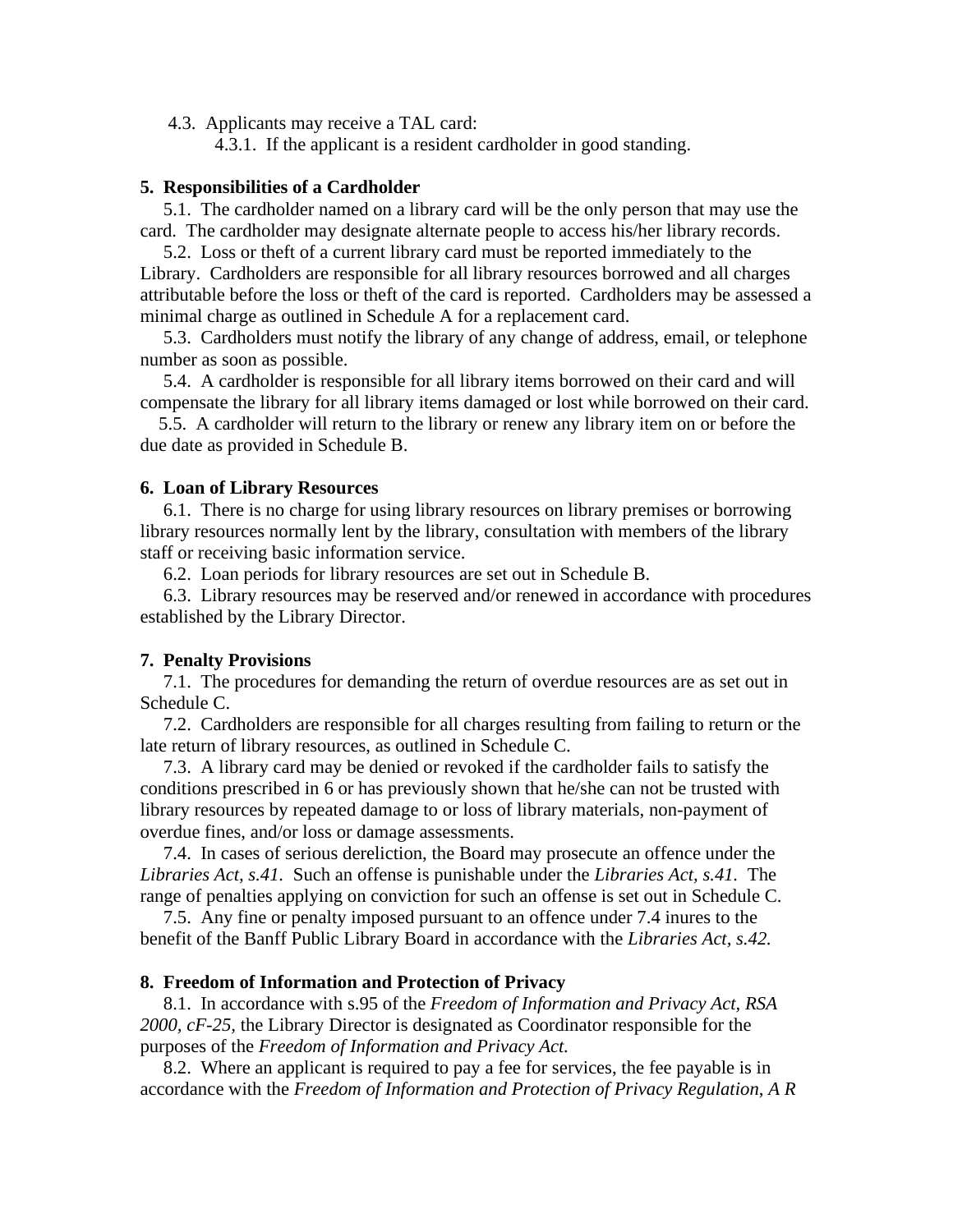*200/95,* as set out in Schedule D and as amended from time to time or any successor regulation that sets fees for requests from the Board.

## **9. Service and Equipment Rental**

9.1. Refer to schedule E for these fees.

# **SCHEDULE A – Fees for the Issuance of Library Cards**

As of January 1, 2000, no library card fees will be charged to Banff or Improvement District 9 residents. Fees for non-residents to be charged as per library policy.

# **SCHEDULE B – Loan Periods for Library Resources**

All circulating resources are loaned for three weeks, with the following exception:

1. The Library Director may use discretion on the loan period of holiday themed materials, best sellers, and other items in special demand,

2. Items loaned as a vacation loan, are loaned for six weeks.

3. Interlibrary items are typically loaned for three weeks unless otherwise authorized by the lending library.

4. Renewal Periods: All circulating resources may be renewed a maximum of two times for a total loan of nine weeks. All renewals are subject to recall or reservations from other cardholders.

6. Extended loan period under special circumstances.

# **SCHEDULE C – Procedures for the Return of Overdue Material**

C.1 Procedures for return of overdue materials

1. An overdue notice is produced ten (10) days after the item(s) is/are due and the cardholder notified by phone, text or email (their preference).

2. A second overdue notice is produced three (3) weeks after the item(s) is/are due and the cardholder by phone, text or email (their preference).

3. A third and final billing notice is produced forty-five days after the item(s) is/are due and at that time items are changed from overdue to lost. The bill is printed and mailed to the cardholder.

4. Accounts may be paid in installments without loss of borrowing privileges and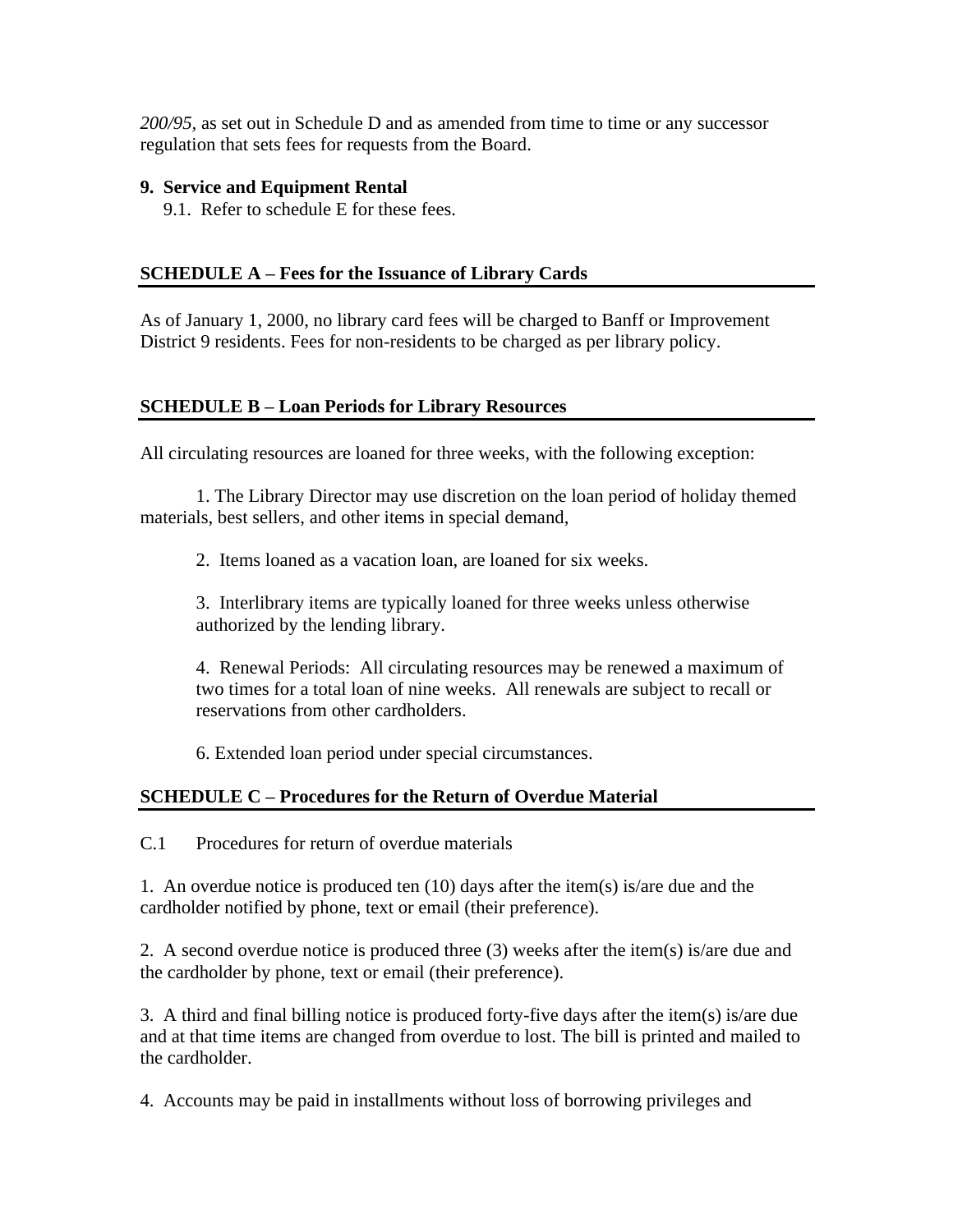accounts may be reduced or waived in special circumstances.

# C.2 Penalties for lost or damaged items

1. The original purchase cost if it is available, shall be charged. If this is not available a fee for the type of item damaged or lost shall be charged. At the discretion of the Library Director, this charge may be waived if an exact replacement copy in new or pristine condition is provided by the cardholder.

2. A processing fee of \$3.50 can be charged on any lost or damaged item.

# **SCHEDULE D – Fee schedule for Requests by Applicants under the** *Freedom of Information and Privacy Act*

The fees set out in this Schedule are the maximum amounts that can be charged to applicants.

| Initial application fee including GST                                                      | \$27.00                             |
|--------------------------------------------------------------------------------------------|-------------------------------------|
| For locating and retrieving a record                                                       | \$6.75 per $\frac{1}{4}$ hour       |
| For producing a record from an electronic record<br>a) computer processing related charges | Actual amount<br>charged to library |
| b) computer programming                                                                    | \$10.00 per $\frac{1}{4}$ hour      |
| For preparing and handling a record for disclosure                                         | \$6.75 per $\frac{1}{4}$ hour       |
| For supervising the examination of a record                                                | \$6.75 per $\frac{1}{4}$ hour       |
| For shipping a record or a copy                                                            | Actual amount<br>incurred           |
| For copying a record in electronic, audio or video formats                                 | Actual amount<br>incurred           |

## **SCHEDULE E – Services and Equipment Fees**

Photocopying and Printing  $$0.25$  /page/side b&w

\$0.50/page/side colour